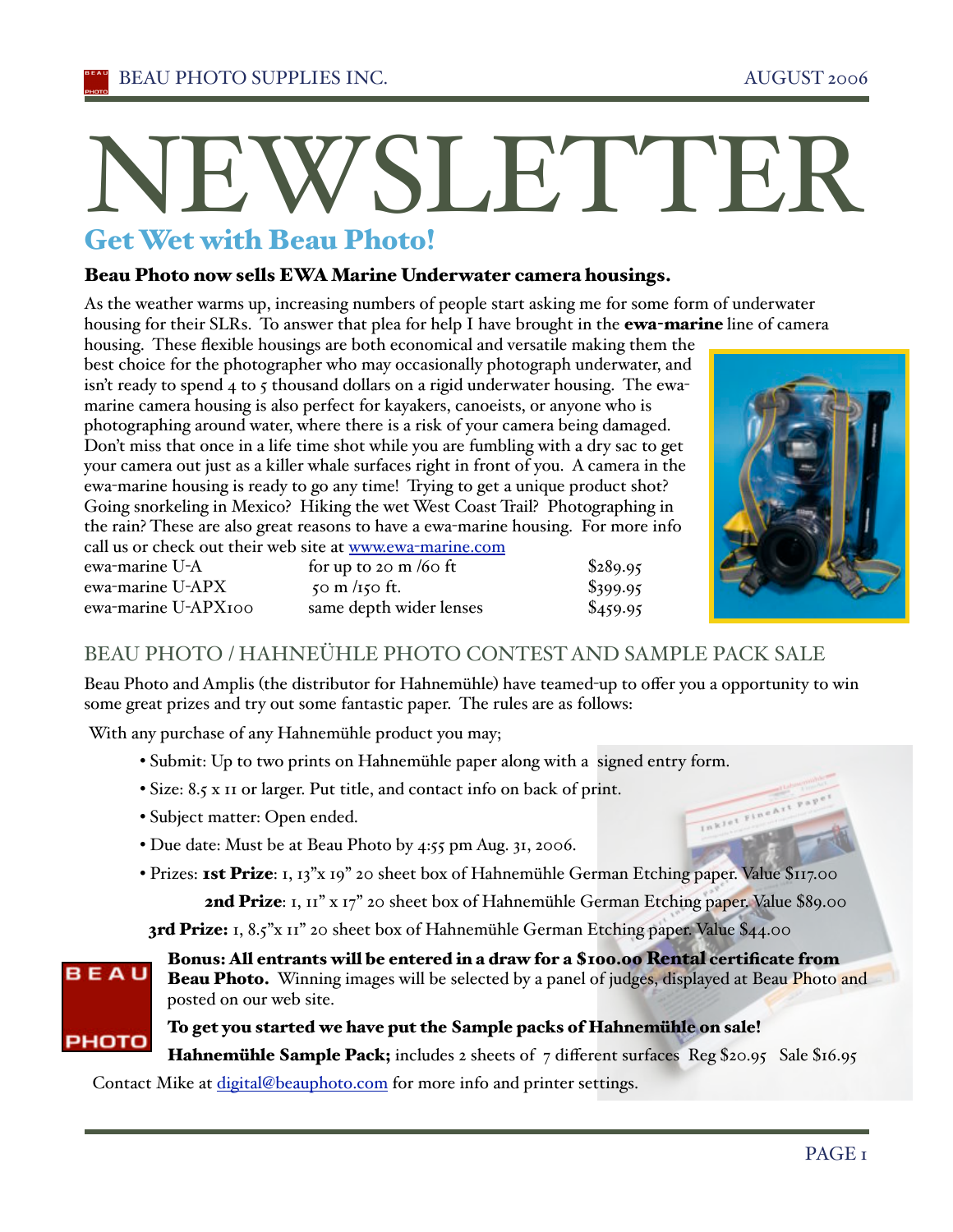

#### IS AGFA RSX IS BACK?!!?

**Well not quite! But...** Its twin sister Precisa is! AGFA RSX was the most popular film to cross process, ever! Then it went away. But now it has come back to us as AGFA Precisa. This film shows the same characteristics of the old RSX crossprocessed. It has beautiful yellows, surreal greens, deep blues and vibrant reds. It also has a high contrast effect when cross-processed. Its highlights can be controlled by what ISO you rate the film at. I was very impressed by the roll I shot recently ( a sample is to the left<). From now on I will keep a couple of rolls with me whenever I am out on the road or want a certain look to change things up a bit at a wedding or a fashion shoot. The only down-side is that it is only available in 35 mm. So all you "old school" shooters, disenchanted "Digi" shooters, and those shooters who have embraced both the old and new technologies, come on in, have some fun and shoot a roll or twelve.

AGFA Precisa 135-36 1-9 rolls \$6.77 20+ \$6.30

**This Just In:** For all you photographers who are expanding your studio or renovating your house to accommodate one, have we got a deal for you. We are selling our old rail system which used to be in the film department many years ago. Come in and make us an offer and give this system a home!



#### Ken **Product Sales and Purchasing**

#### THE SALE CONTINUES!



Renaissance Albums There are two, one-of-a-kind Renaissance albums on sale while quantities last:

Library Bound Album, 20 page in an Embossed Cordova Tan Cover, with a Cameo Opening. Regular Price \$233.50 Sale Price \$198.00

Black Self Mount Album, 15 page with Over-lapping Cover and Cameo Opening

Regular Price \$182.50 Sale Price \$155.00

Leather Album Design The sale on our Leather Album Design proof books has been carried over, but this time we have added another album to the list! The Leather Album Design 5x7 Slip-In Album is now  $15\%$  off. We have sold almost half of our inventory - so the sale will continue while quantities last.

4x6 Proof Album (holds 210 proofs, available in black, burgundy and white)

Regular \$50.00 Sale Price \$39.50

4x6 Proof Album (without pages, available in black only)

Regular \$32.50 Sale Price \$29.50

5x5 Proof Album (holds 200 proofs, available in black and white)

Regular \$45.00 Sale Price \$33.50

Leather Album Design 5x7 Slip-In Album, with 10 Black/Black Pages

Regular \$110.00 Sale Price \$93.50

### Deborah Renaissance Album Sales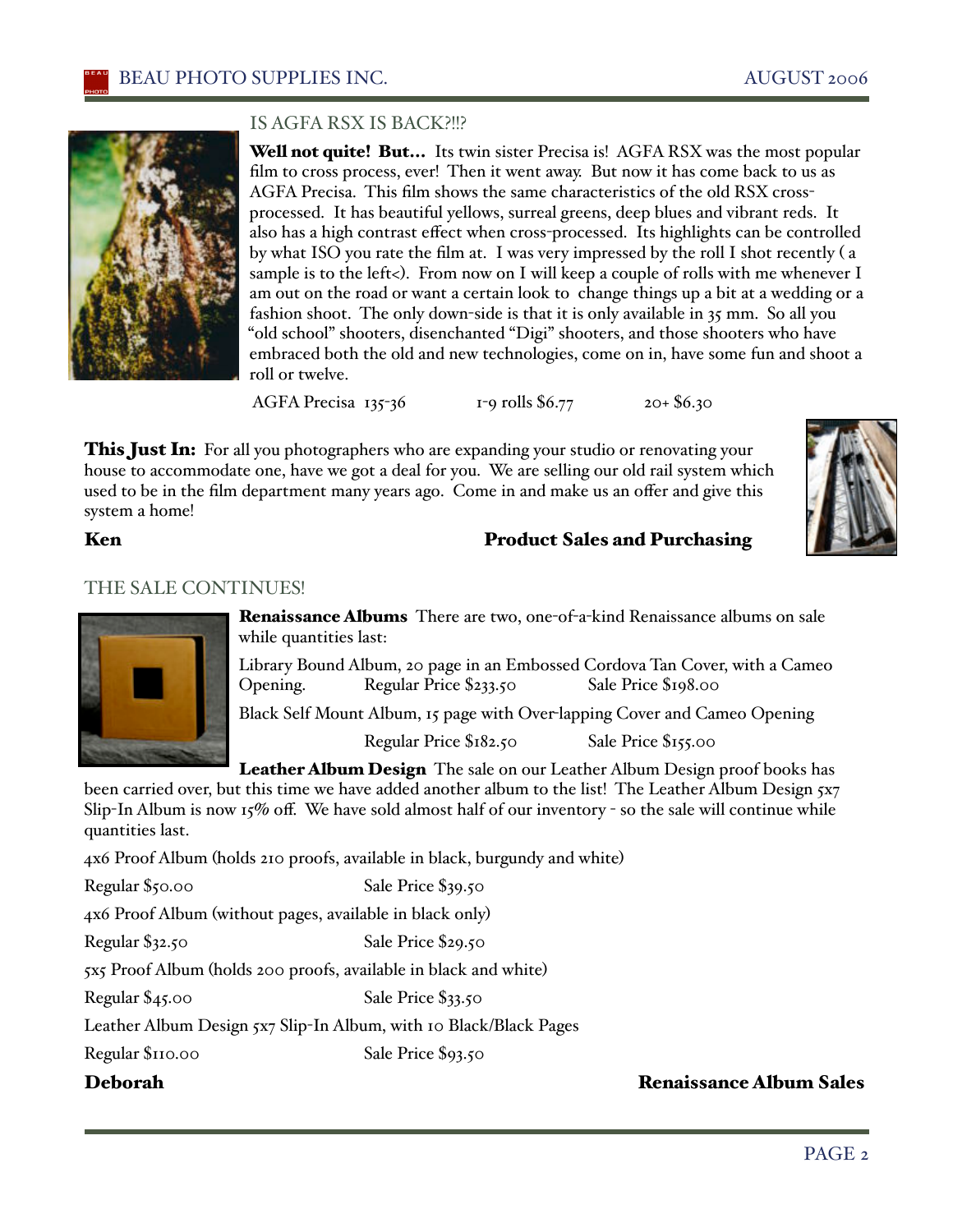#### FILM AND PAPER NEWS

Start getting acquainted with our new selection of black and white **Rollei** films! The Rollei PAN 25 iso 135 -36 has excellent sharpness and edge contrast. This film is suitable for daylight and tungsten light and has a "non curling" backside coating to improve flatness. This film is also a more than adequate replacement for the Maco 25 UP Plus; a film that is sadly being phased out. In addition, the film department now carries the Rollei Retro 100 iso 120; this is supposed to be exactly like the AGFA APX 100 120 It's designed for high sensitivity the film can be pushed up to 800 iso. We also carry the Rollei Infrared 400 iso 135-36 for \$13.57 and the 120 for \$13.17.

Don't forget... that all of our color photo paper is still 10% off for the summer

### News from "da back"

### Dear Beau Customers,

It is with great sadness that I must inform you that I will be leaving Beau Photo in mid August. After six awesome years and after meeting so many of you it is a very bittersweet moment for me. As you all know Beau Photo is like a family. And everyone here, especially Angie has made it that much more for me. If it wasn't for Angie and the rest of the "Beau family" I would not have stayed on so long. So I wish to thank them first.

Also I must thank ALL OF YOU for making my time with Beau Photo what it was…. An awesome fun filled six years. Because with out ALL OF YOU Beau Photo would not exist. I would also like to thank all those people (and you know who you are) who went beyond our working relationship and formed a personal relationship with me. You also have made my time here that much more rewarding. I hope that we can keep it up. Sooo Thank you Beau, I WILL MISS YOU!

p.s in lieu of flowers, please donate beer to your favorite charity… MOI !

### Chris Pro Sales

#### RENTAL NEWS!

Iťs been a busy summer so far, which must be good for all of you since it means you are happily shooting jobs. We've been busy here as well, and weekends are especially popular so I wanted to remind everyone to book your equipment well in advance. We are also looking forward to the upcoming August 5th long weekend. We are closed on the holiday Monday so any rentals going out on the 4th will not be due back until Tuesday the 8th. This is a great opportunity to rent something fun and try new things. We have panoramic cameras, lots of digital for those of you thinking about switching from film, and battery powered lighting so you can go to the beach and get some great shots at the same time.

Have a good long weekend!

#### Kathy Rentals

#### DIGITAL NEWS

#### Important Notice! Lexar 133x CF Card Issue with Lexar RW019 Firewire Card Reader

In a recent surprising bit of testing we did at Beau Photo here, we have uncovered a serious compatibility issue when using Lexar's latest 133x CompactFlash memory cards with their RW019 Firewire card readers – the small black ones, with the flip-open front cover. The older purple Firewire readers do not seem affected nor do their latest top-end Pro Firewire readers with dual Firewire ports.

## Crystal Film Department

### PAGE<sub>3</sub>